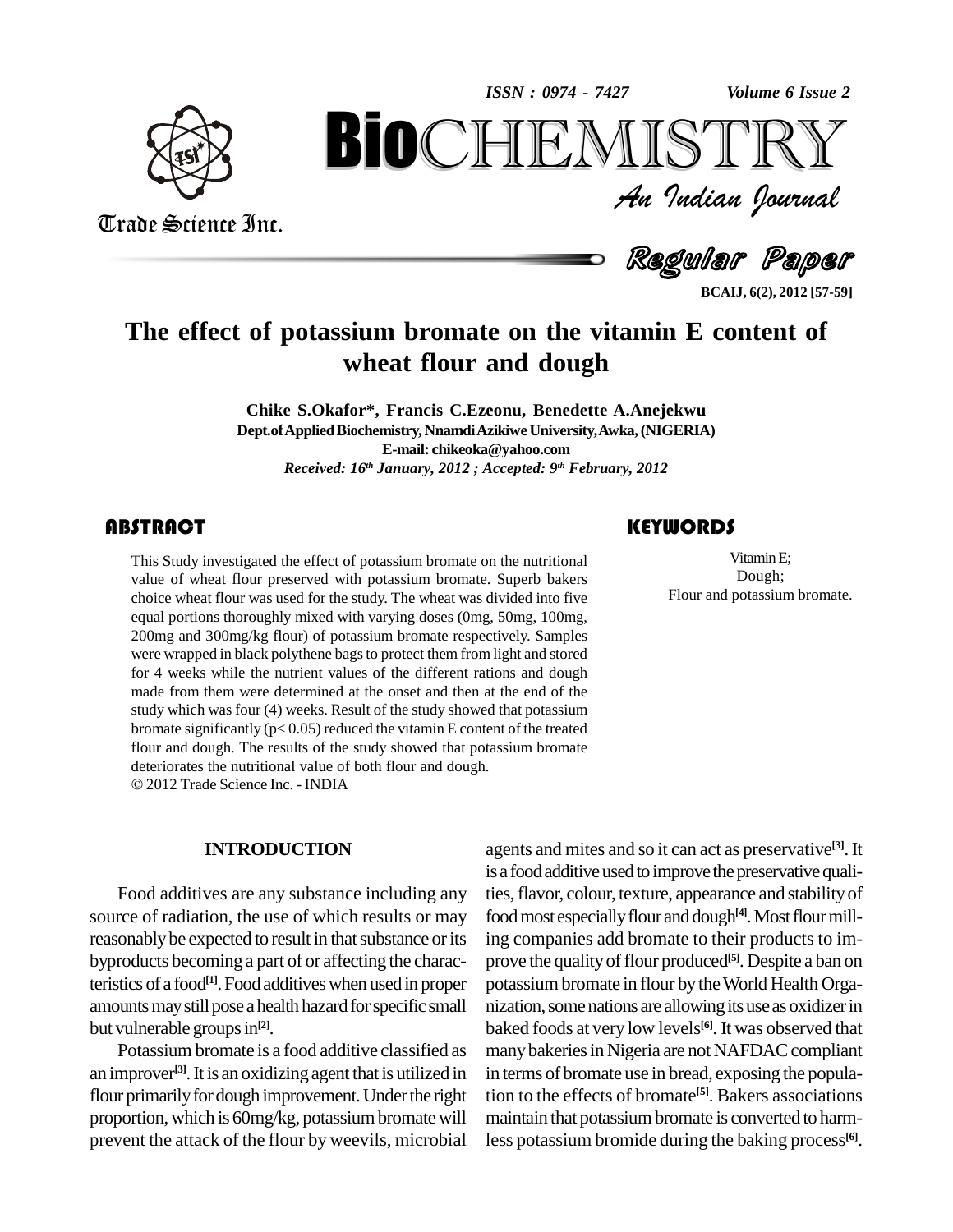# Regular Paper

The improving action does not take place until the flour is made into dough **[3]**.

During storage, flour increases in strength and there 120 is a consequent improvement in the baking qualities. During storage, flour increases in strength and there<br>is a consequent improvement in the baking qualities.<br>The addition of 'Improvers', however, produce some what similar changes in the properties of the gluten (in<br>the dough) in a matter of hours<sup>[3]</sup>. The improvement in<br>the baking quality of flour by potassium bromate has<br>endeared bakers to potassium bromate, hence the rethe dough) in a matter of hours<sup>[3]</sup>. The improvement in  $\|\cdot\|$  6 the baking quality of flour by potassium bromate has endeared bakers to potassium bromate, hence the re-<br>sistance to desist from using it. The study carried out<br>by<sup>[7]</sup> on the potassium bromate content of Bread and sistance to desist from using it. The study carried out by<sup>[7]</sup> on the potassium bromate content of Bread and  $\|\n\|\|$ flour samples in Uyo metropolis showed the presence of potassium bromate in some of the samples. Research findings have shown that potassium bromate decomposes vitamins  $A$ ,  $B_1$ ,  $B_2$ , and  $E$  in bread<sup>[1]</sup>.

Apart from its use in flour, potassium bromate is used in permanent hair wave neutralizing solutions and thedyingoftextilesusingsulfurdyes **[8]**.Itmaybeformed in water during ozonation when the bromide ion is present<sup>[9]</sup>. Some natural foods like flour have natural  $\parallel$ content of bromine. Flour has 2.4-7.7mg/kg of bro mine **[7]**.

#### **AIMAND OBJECTIVES**

This study aimed at determining the effect of potas-<br>m bromate on the vitamin E contents of wheat flour<br>dough.<br>**EXPERIMENTAL** sium bromate on the vitamin E contents of wheat flour and dough.

### **EXPERIMENTAL**

Reagents. All reagents used were of analytical grade. The potassium bromate used was produced by BDH,England.

Sample collection. The wheat flour brand, Superb Bakers Choice flour used for the study was bought from flour market Ogbunike, Anambra State, Nigeria.

group C, group D, and group E(treatment groups). The differ *In, and group*<br>*Indians* of *Journal*<br>200mg/kg and<br>*ISTRY*<br>*Indian Iournal* Sample treatment. One kilogramme of the flour sample, Superb bakers choice wheat flour used for the study wasthoroughlymixed with a large spatula and then divided into 5 groups; group  $A$  (control), group  $B$ , different groups except group A were treated with the bag (t following concentrations of potassium bromate; 50mg/ kg, 100mg/kg, 200mg/kg and 300mg/kg flour.All the

**BIO**CHEMISTRY





## Dough

### **Figure 1 : Vitamin E content of flour and dough preserved with different doses potassium bromate**

different groups were wrapped in a black polythene bag (to prevent the micronutrients from oxidation by light) and were stored in a cool place for a total study period of 4 weeks, and vitamin E content of the wheat